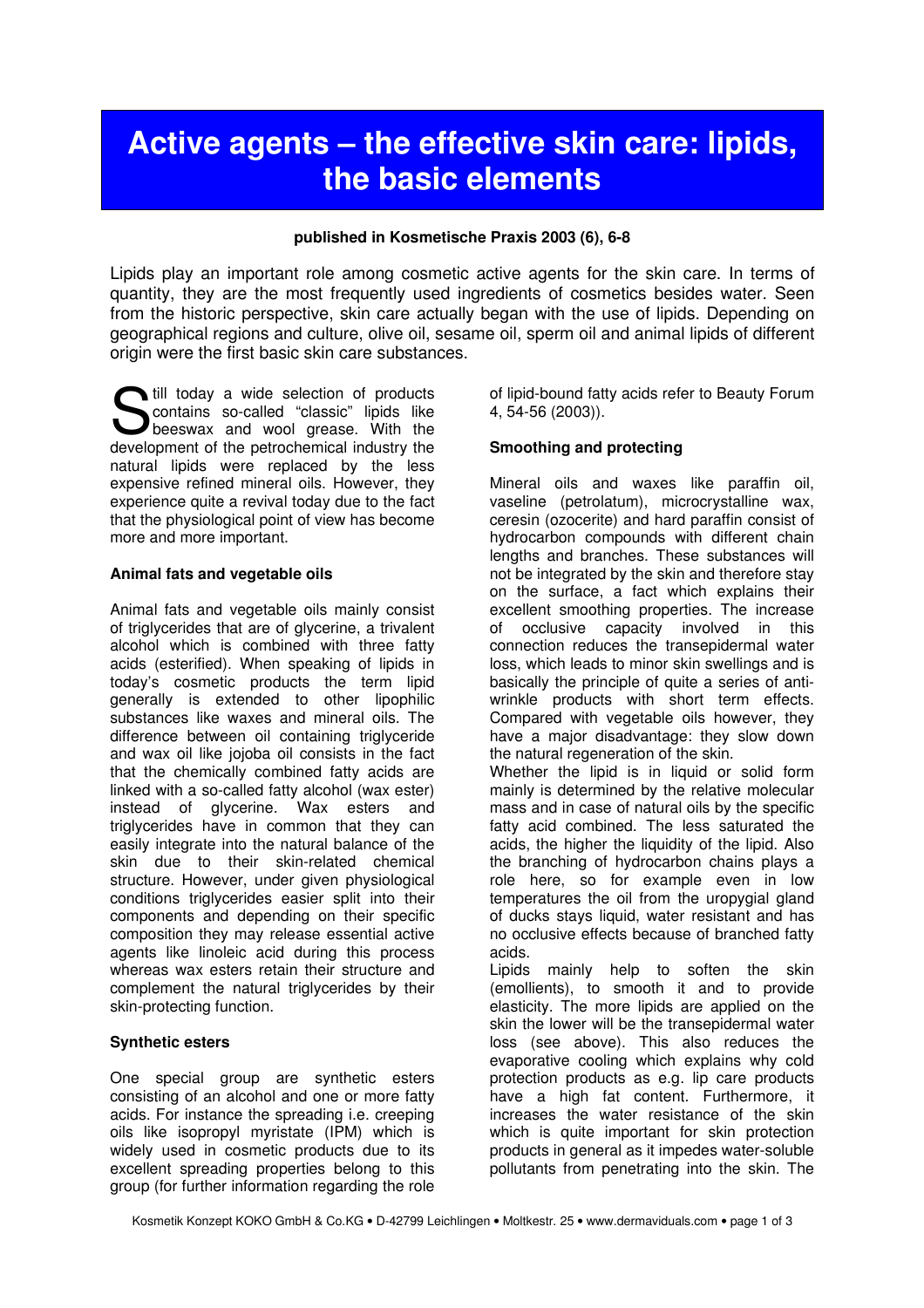essential aspect however should always be the support of the natural skin regeneration.

Pure oils are very rarely used today because of the unpleasant greasiness which remains after their application. However for the treatment of dry and very sensitive skin and above all in cases of irritations or neurodermatitis they are still very useful today as they help to avoid a vast number of additives which are quite stressful for the skin.

# Oils – natural and pure

As oils are free of water, it is not necessary to add preservatives and naturally, also emulsifiers can be avoided which may lead to disorders within the sensitive barrier layers of the skin. The slow penetration into the skin which actually is a disadvantage can be accelerated by adding natural barrier substances. This concept resulted in modern oleogels with excellent properties for the application on the skin. They are used for pedicure and in cases of decubitus and perianal skin disorders.

If natural oils are used in these products, linoleic acid as well as valuable accompanying substances like phytosterols and vitamins may be released. A typical example here is avocado oil. In this case also oil extracts enriched with the accompanying substances as mentioned above are available (as e.g. avocadin). Pure oils increasingly are used in the wellness sector and for ayurveda treatments.

In contrast to mineral oils and waxes, vegetable oils with a relatively high content of polyunsaturated fatty acids may become rancid. This disadvantage however can largely be compensated by adding vitamin E and C in form of lipid-soluble derivates. Even though, oils like evening primrose or wheat germ oil show the disadvantage of a shorter shelf life. In the end, however, the specific type and the percentage of fatty acids contained as well as the content of the above mentioned accompanying substances are the deciding factor for the selection of a certain oil. The trick here consists in choosing the individually appropriate oil for the individual skin.

# Waxes - with cooling effect

Quite some time ago the rather solid consistency of waxes with the exception of jojoba oil however, their natural sterol content (animal or vegetable phytosterols) and the water absorbing capacity connected herewith resulted in the development of the so-called cold creams which have a cooling effect on the

skin due to the evaporation of water. Beeswax and wool grease are typical lipid bases for these specific creams which have a relatively short shelf life if they are not specially preserved.

Besides other sterols, wool grease also contains cholesterol which has an important skin barrier function. Today, a frequently used wax in skin care creams is shea butter which contains phytosterols. A synthetic wax is i.e. cetyl palmitate. Carnauba wax with its high melting point can be found in lipsticks.

Waxes are frequently mixed with oils to increase their liquidity and applicability. On the other hand, the consistency of very liquid oils can be increased by adding waxes.

# Products containing water

Emulsions which allow dispersing of oil in water or vice versa, are widely used and their advantage is that the oil phase rapidly penetrates into the skin which avoids an annoying oil film. Moreover, the oil allows infiltrating simultaneously water soluble active agents into the skin. There are however serious disadvantages: the watery phase has to be stabilized against microorganisms and the emulsifiers which are deposited in the skin will be reactivated during skin cleansing which means that even more lipids are transported out of the skin. Good alternatives for the application on problem skin are therefore products based on nanoparticles or DMS (Derma Membrane Structure) which are free of emulsifiers.

# Applicability and use of lipids

The use of animal fats and waxes has continuously decreased over the past years. In this field only wool grease (Latin term: adeps lanae) and its admixture with paraffin oil and water (lanolin according to the German Pharmacopoeia "DAB") still play a major role. Wool grease supports the formation of water in oil emulsions (W/O) and has valuable skin protecting properties. However it is not recommended for oily and bad skin and skin which is susceptible for acne. This also applies for mineral oils and mineral waxes as they generate a humid and occlusive microclimate. In cases of skin barrier disorders, vegetable wax esters like shea butter, jojoba oil as well as vegetable oils with a specific composition of fatty acids are recommended. Evening primrose oil for example has a high percentage of gamma linolenic acid which may be very helpful for the skin that is susceptible for neurodermatitis.